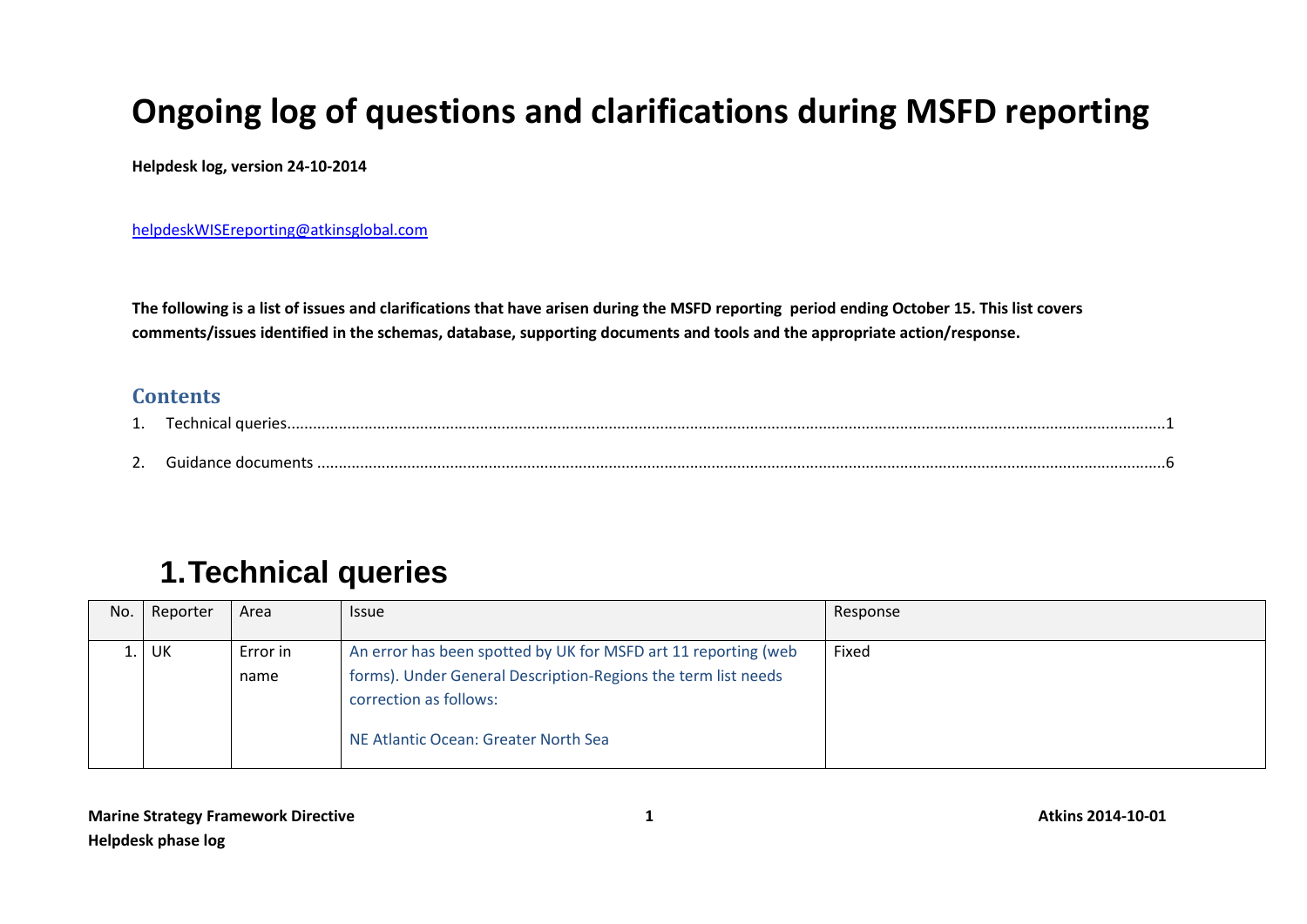| No.            | Reporter  | Area                      | <b>Issue</b>                                                                                                                                                                                                                                                                                          | Response                                                                                                                                                                                                                                                                                                                                                                                                                                                                                                                                                                                                                                                                                                                                                                                                                                                                                                                                                                                                                                                                                                                                                                             |
|----------------|-----------|---------------------------|-------------------------------------------------------------------------------------------------------------------------------------------------------------------------------------------------------------------------------------------------------------------------------------------------------|--------------------------------------------------------------------------------------------------------------------------------------------------------------------------------------------------------------------------------------------------------------------------------------------------------------------------------------------------------------------------------------------------------------------------------------------------------------------------------------------------------------------------------------------------------------------------------------------------------------------------------------------------------------------------------------------------------------------------------------------------------------------------------------------------------------------------------------------------------------------------------------------------------------------------------------------------------------------------------------------------------------------------------------------------------------------------------------------------------------------------------------------------------------------------------------|
|                |           |                           | NE Atlantic Ocean: Celtic Seas<br>NE Atlantic Ocean: Bay of Biscay and Iberian Coast<br>NE Atlantic Ocean: Macaronesia<br>Can you please adjust.                                                                                                                                                      |                                                                                                                                                                                                                                                                                                                                                                                                                                                                                                                                                                                                                                                                                                                                                                                                                                                                                                                                                                                                                                                                                                                                                                                      |
| 2.             | UK        | Country<br>specific lists | It seems under question 6a Links to Art. 10 targets, would mean<br>we have to answer everything from Article 10 reporting again.<br>Surely there is an easy fix from your site to link this to our previous<br>reporting, otherwise it would duplicate our efforts from previous<br>reporting rounds? | I know it would be nice to have an automated pre-filling of<br>the list of relevant targets and indicators. But to extend the<br>web forms with this functionality is not that straight forward<br>and is costly and that's why we together with the<br>Commission decided not to do new development back then.<br>The current set-up for Q1c in the web forms is in line with<br>the adopted schema and that's the main priority when<br>providing the tools (screen grab nr.2).<br>covered by your Monitoring<br>Programmes?<br>Q1c EnvironmentalTarget<br>Select all relevant environmental<br>targets (from the MS report on<br>Art. 10)<br>Q1c_AssociatedIndicator<br>Select all relevant associated<br>Q1c_GapsTargets<br>indicators (from the MS report on<br>Art. 10)<br>1 00<br>Which targets and associated<br>TargetsIndicator<br>indicators for your marine<br>waters (as included in your<br>List all relevant targets and<br>MS report for Art. 10) are<br>indicators<br>not yet adequately covered<br>by your Monitoring<br>AddressedByProgramme<br>Programmes?<br>Indicate by when each will be<br>addressed by your monitoring<br>programmes (select one per target |
| 3 <sub>1</sub> | <b>UK</b> | Web form                  | Just another issue that I found.                                                                                                                                                                                                                                                                      | <b>Question removed</b>                                                                                                                                                                                                                                                                                                                                                                                                                                                                                                                                                                                                                                                                                                                                                                                                                                                                                                                                                                                                                                                                                                                                                              |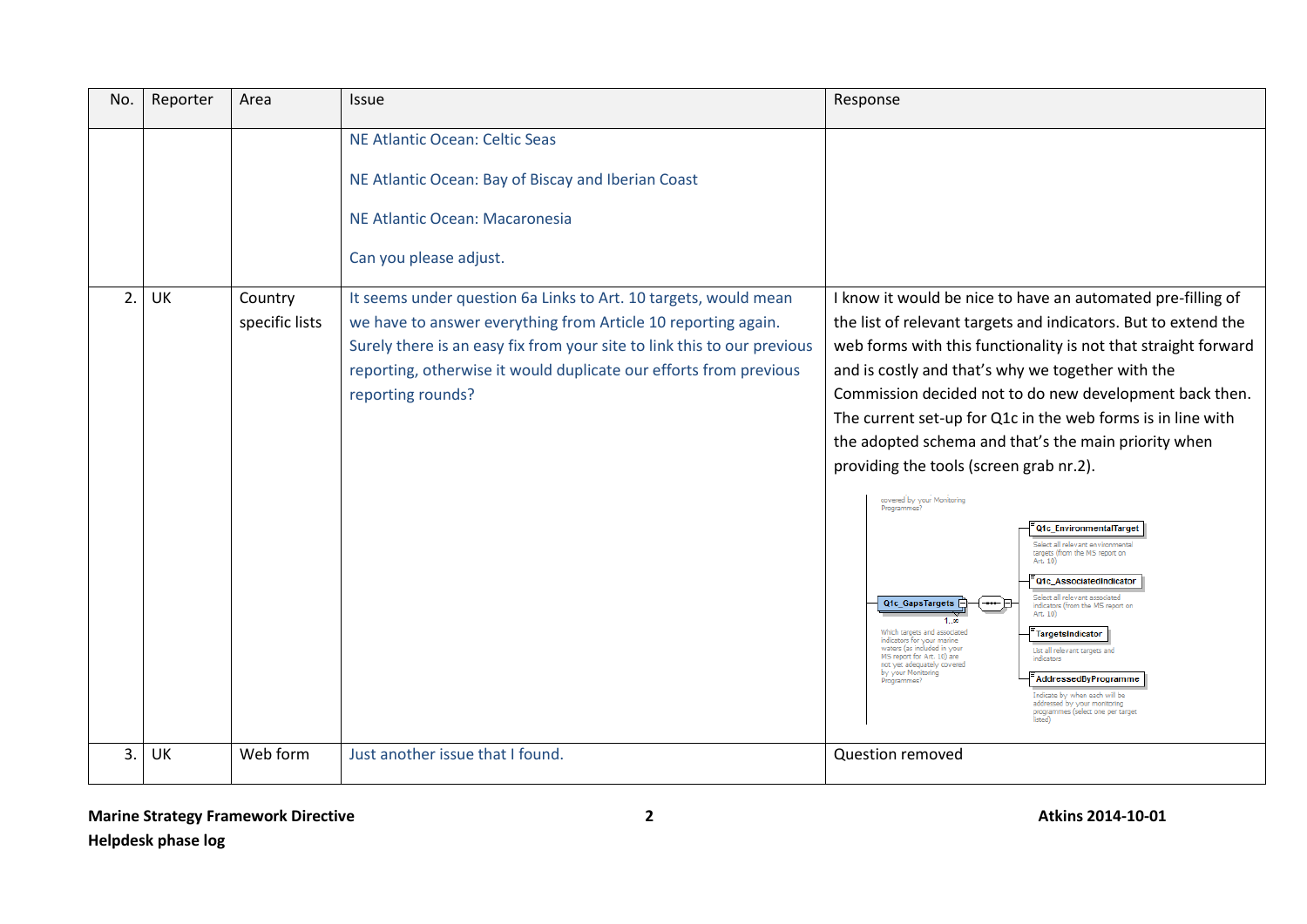| No. | Reporter  | Area              | <b>Issue</b>                                                                                                                                                                                                                                                                                                                                                                                                                                                                                                | Response                                                                              |
|-----|-----------|-------------------|-------------------------------------------------------------------------------------------------------------------------------------------------------------------------------------------------------------------------------------------------------------------------------------------------------------------------------------------------------------------------------------------------------------------------------------------------------------------------------------------------------------|---------------------------------------------------------------------------------------|
|     |           | Q7e               | In the webform under the programme section there are 5<br>questions under 7e, but if you look at the output of the webform<br>you have 6 questions that are visible, of which one is of course not<br>answered as it should not be there. This could cause trouble in the<br>validation process as people may think a box was not ticked.<br>Could you therefore remove the question Established methods for<br>assessment: Yes or no? As it is NOT a question in this section,<br>hence no answer with it. |                                                                                       |
| 4.  | <b>NL</b> | Q10 <sub>b</sub>  | I found another one in the XML schema validation:<br>Question 10b is always mandatory, however, the question reads:<br>"10b: Description Data Aggregation : If 'other' is selected, describe<br>the scale. If the data cannot be aggregated (beyond the national<br>scale), give reasons?"<br>If I did not select 'other' or 'unknown' in question 10a, I believe<br>this question should not be mandatory.                                                                                                 | Fixed                                                                                 |
| 5.1 | <b>NL</b> | Q <sub>1</sub> a  | I have also detected a small error in the webform (or in the making<br>of the xml from the webform). For question 1 a, criterion 4.2: I<br>have ticked in the webform the box '2014', however the xml shows<br>'not relevant'.                                                                                                                                                                                                                                                                              | Fixed                                                                                 |
| 6.  | <b>NL</b> | Sub<br>programmes | We have finalised filling in some of the sub-programmes reporting<br>sheet and today I ran the XML Schema validation. For all<br>subprogramme xmls it gives the same errors, see the screenshot                                                                                                                                                                                                                                                                                                             | We detected some wrong namespaces in the schema file.<br>This has now been corrected. |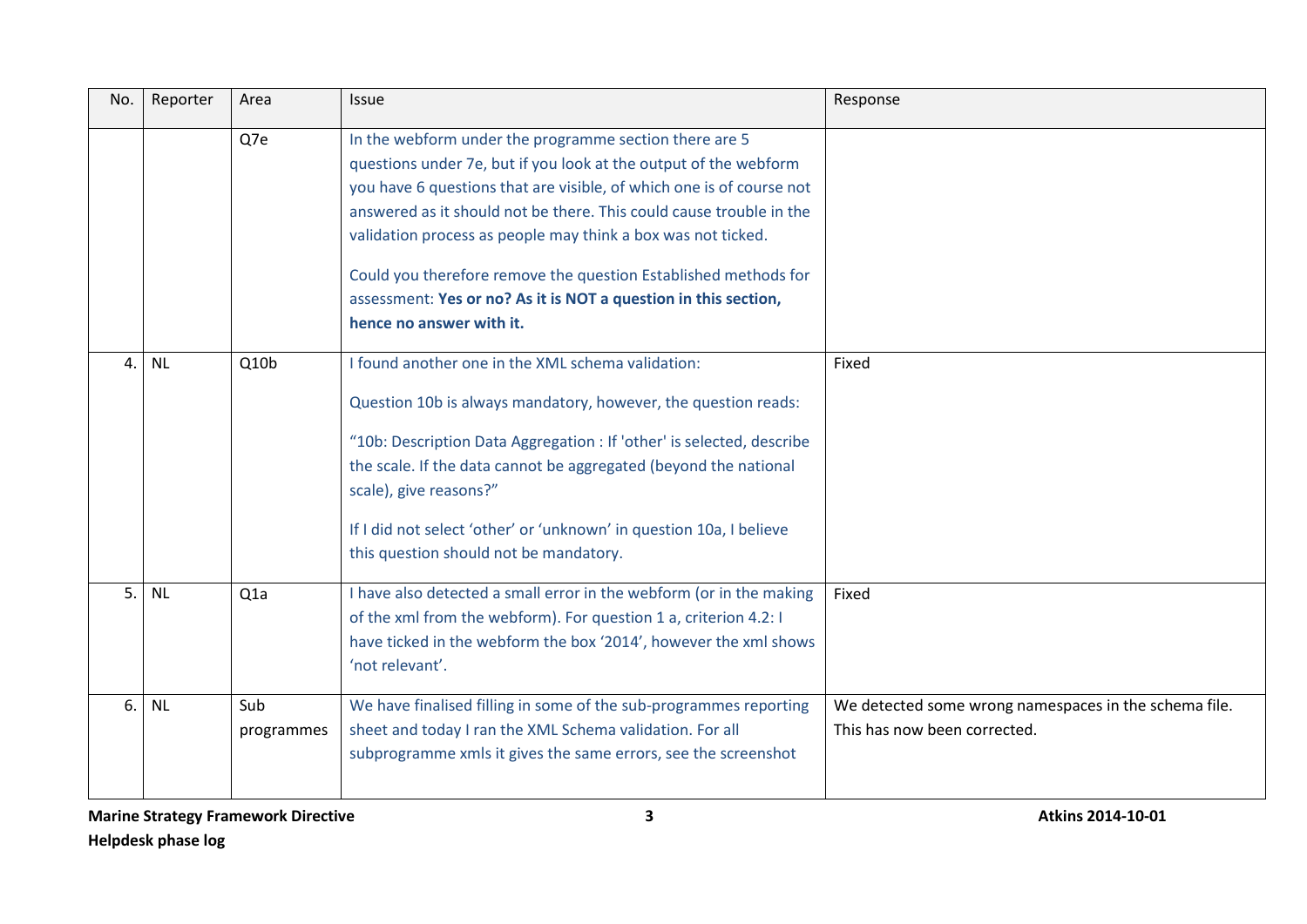| No. | Reporter  | Area | Issue                                                                                                                                                                                                                                                                                                                                                                                                                                                                                                                                                                                                                                                                                                                                                                                                                                                                                                                                                                                                                                                                                                                                                                                                                                                                                                                                                                                                                                                                                                                                                                                                                                                                                                                                                                                                                                                                                                                                                                                                                                                                                                                                                                                                                                                                                                                                                                                                                                                                                                                                                                                                                                                                                                                                                                                                                                                                                                                                                                                                                                                                                                                                                                                                                                                                                          | Response                                                                                                                                                                                                                                                                                                                                                                                                                                                                                                                                                            |  |
|-----|-----------|------|------------------------------------------------------------------------------------------------------------------------------------------------------------------------------------------------------------------------------------------------------------------------------------------------------------------------------------------------------------------------------------------------------------------------------------------------------------------------------------------------------------------------------------------------------------------------------------------------------------------------------------------------------------------------------------------------------------------------------------------------------------------------------------------------------------------------------------------------------------------------------------------------------------------------------------------------------------------------------------------------------------------------------------------------------------------------------------------------------------------------------------------------------------------------------------------------------------------------------------------------------------------------------------------------------------------------------------------------------------------------------------------------------------------------------------------------------------------------------------------------------------------------------------------------------------------------------------------------------------------------------------------------------------------------------------------------------------------------------------------------------------------------------------------------------------------------------------------------------------------------------------------------------------------------------------------------------------------------------------------------------------------------------------------------------------------------------------------------------------------------------------------------------------------------------------------------------------------------------------------------------------------------------------------------------------------------------------------------------------------------------------------------------------------------------------------------------------------------------------------------------------------------------------------------------------------------------------------------------------------------------------------------------------------------------------------------------------------------------------------------------------------------------------------------------------------------------------------------------------------------------------------------------------------------------------------------------------------------------------------------------------------------------------------------------------------------------------------------------------------------------------------------------------------------------------------------------------------------------------------------------------------------------------------------|---------------------------------------------------------------------------------------------------------------------------------------------------------------------------------------------------------------------------------------------------------------------------------------------------------------------------------------------------------------------------------------------------------------------------------------------------------------------------------------------------------------------------------------------------------------------|--|
|     |           |      | below. I have attached one subprogramme-xml to this email.<br>$\left( \leftarrow \right)$<br>$\Box$ O $m_{\rm Pl}$<br>cte 0 - B O B Intranet Rijksw<br><b>MSM : The C</b><br>fing the Katlegal, and the English Channel». 15 October 201-<br>QA result for file ANSNL-D02-Sub1<br>Navigation<br>Search by obligati<br>Search XMI files<br><b>XML Schema validation</b><br>Search for feedback<br>The file does not conform to the data model defined in the XML Schema. The XML Schema<br>Global worklist<br>fel specifies the element names, document structure and data types<br>Notifications<br>Help<br>The file was validated against<br>http://dd.eionet.europa.eu/schemas/MSFD11Mon/MSFD11MonSub<br><b>Account Services</b><br>The following table lists the contradictions in document structure, e<br>have<br>fost my password<br>Type Position<br>Error messag<br>$\rightarrow$ Note<br>ERROR Line: 3, Col.<br>352<br>TargetNamespace.2: Expecting no namespace, but the<br>'http://dd.eignet.europa.eu/schemas/MSFD11Mon<br>Subscribe to receive<br>titications if you wan<br>ERROR Line: 1, Col.<br>330<br>cyc-elt.1: Cannot find the declaration of element 'MONSu<br>to stay updated about<br>events in this site.<br>ERROR Line 3, Col.<br>352<br>TargetNamespace.2: Expecting no namespace, but the schema document has a target namespace of<br>"http://dd.exonet.europa.eu/schemas/MSFD11Mon"<br>ERROR Line: 3, Col.<br>352<br>TargetNamespace 2: Expecting no namespace, but the schema document has a target namespace o<br>http://dd.eionet.europa.eu/schemas/MSFD11Mon<br>ERROR Line: 3, Col.<br>352<br>TargetNamespace.2: Expecting no namespace, but the schema document has a target namespace of<br>http://dd.eionet.europa.eu/schemas/MSFD11Mon<br>ERROR Line, 3, Col.<br>TargetNamespace.2: Expecting no namespace, but the schema document has a target namespace o<br>ttp://dd.ejonet.europa.eu/schemas/MSFD11Mon<br>ERROR Line: 3, Col.<br>352<br>TargetNamespace 2: Expecting no namespace, but the schema document has a target namespace of<br>"http://dd.eionet.europa.eu/schemas/MSFD11Mon"<br>ERROR Line: 3, Cot.<br>352<br>TargetNamespace 2: Expecting no namespace, but the schema document has a target namespace o<br>"http://dd.eionet.europa.eu/schemas/MSFD11Mon<br>ERROR Line: 3, Col<br>TargetNamespace.2: Expecting no namespace, but the schema document has a target namespace of<br>'http://dd.eionet.europa.eu/schemas/MSFD11Mon'<br>ERROR Line: 3, Col.<br>TargetNamespace 2: Expecting no namespace, but the schema document has a target namespace of<br>tto //dd eignet europa eu/schemas/MSFD11Mon<br>ERROR Line: 3, Cot<br>TargetNamespace 2: Expecting no namespace, but the schema document has a target namespace of<br>352<br>'http://dd.eionet.europa.eu/schemas/MSFD11Mon'<br>ERROR Line: 3, Col:<br>TargetNamespace 2: Expecting no namespace, but the schema document has a target namespace of<br>http://dd.eionet.europa.eu/schemas/MSFD11Mon<br>$\overline{\text{ERROR}}$ Line: 3, Cot<br>TargetNamespace 2: Expecting no namespace, but the schema document has a target namespace of<br>http://dd.eionet.europa.eu/schemas/MSFD11Mon<br>TargetNamespace 2: Expecting no namespace, but the schema document has a target | C ANSNL-D02-Sub1<br>Go back to envelop<br>Tip: This page is only temporary.<br>The page URL address can not be<br>used as a reference to the result.<br>Please use the "File >> Save As"<br>option within your browser to say<br>the validation results.<br>its using wrong data types or missing mandatory values                                                                                                                                                                                                                                                  |  |
| 7.  | <b>NL</b> | Q1d  | Under 1d habitats I get a limited list of habitats, which are not<br>those reported under art 8 for the Netherlands (I get to see for<br>example LitRock, LitSed, ShallRock, ShallSed, ShelfRock, ShelfSed,<br>BathAbys, IceHabitat, while NL reported having ShallSand,<br>ShelfCoarseSed, ShelfMxdSed and ShelfSand) - maybe the lists are<br>mixed up?                                                                                                                                                                                                                                                                                                                                                                                                                                                                                                                                                                                                                                                                                                                                                                                                                                                                                                                                                                                                                                                                                                                                                                                                                                                                                                                                                                                                                                                                                                                                                                                                                                                                                                                                                                                                                                                                                                                                                                                                                                                                                                                                                                                                                                                                                                                                                                                                                                                                                                                                                                                                                                                                                                                                                                                                                                                                                                                                      | I hereby return to you on the issue of the list of habitats<br>under question 1d that was reported incomplete in your<br>mail below. As promised by Morten we have discussed this<br>with the Commission.<br>The list for Q1d has aggregated some of the habitat types in<br>the list for Q5c to simplify the reporting under Q1 because,<br>at the overall Art 11 level, the report need not have the level<br>of detail that is more appropriate at Programme level.<br>Hence we will not introduce any changes to the schemas at<br>this stage of the reporting. |  |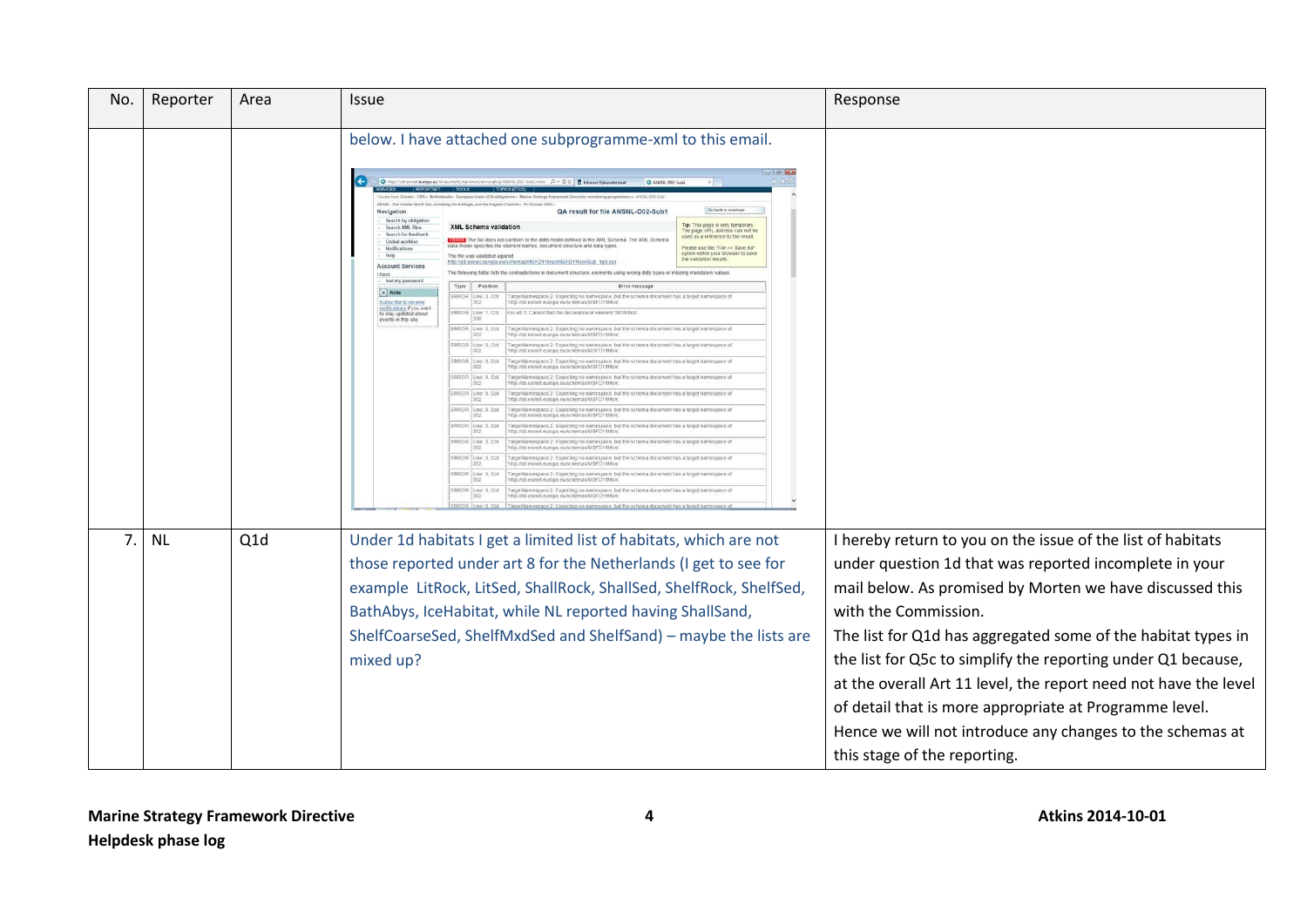| No. | Reporter  | Area                                                            | <b>Issue</b>                                                                                                                                                                                                                                                                                     | Response                                                                                                                                                                                                                                                                                                                                                                                                                                                                                                                                                                                                                                                                                                                                                                                                                                                                                                                                                                                                                                                                                                                                                                                                                                                                                                                                                                                                                                                                              |
|-----|-----------|-----------------------------------------------------------------|--------------------------------------------------------------------------------------------------------------------------------------------------------------------------------------------------------------------------------------------------------------------------------------------------|---------------------------------------------------------------------------------------------------------------------------------------------------------------------------------------------------------------------------------------------------------------------------------------------------------------------------------------------------------------------------------------------------------------------------------------------------------------------------------------------------------------------------------------------------------------------------------------------------------------------------------------------------------------------------------------------------------------------------------------------------------------------------------------------------------------------------------------------------------------------------------------------------------------------------------------------------------------------------------------------------------------------------------------------------------------------------------------------------------------------------------------------------------------------------------------------------------------------------------------------------------------------------------------------------------------------------------------------------------------------------------------------------------------------------------------------------------------------------------------|
|     |           |                                                                 |                                                                                                                                                                                                                                                                                                  |                                                                                                                                                                                                                                                                                                                                                                                                                                                                                                                                                                                                                                                                                                                                                                                                                                                                                                                                                                                                                                                                                                                                                                                                                                                                                                                                                                                                                                                                                       |
| 8.  | EE        | How to add<br>more than<br>one sub-<br>monitoring<br>programmes | Thank you for your answer. Maybe you could help me with one<br>more. In the sub-programme level in web-forms, how can I make<br>more sub-programmes ? I can't find the right place to add<br>subprogrammes. Can you help me with that, beacuse I haven't<br>recieved an aswer from the helpdesk. | You'll need to add a new file in the system (see screen grab<br>below). Unfortunately the current set-up only allows you to<br>click and edit one XML instance. If you need to add more<br>sub-programmes click add file and browse to your XML<br>instance. If need be you can find templates for XML<br>instances at the resource page where there's also a mini-<br>guide how to ad and modify the files.<br>http://icm.eionet.europa.eu/schemas/dir200856ec<br>/resources2014/XML Templates.zip<br>Overview Draft delivery Edit properties History<br><b>Draft delivery</b><br>Add file<br>Add hypert<br>This dataflow can be delivered with webforms. Either follow the steps below and fill in the webform(s) or upload<br>Upload zipfi<br>regular files using the right side buttons<br>Release env<br>Add and edit a MSFD monitoring programmes questionnair<br>Modify the MSFD monitoring SUB-programmes questionna<br>1) Your first step is to upload one or more files into this envelope. You can always interrupt your work and con<br>time without losing data<br>2) Once you are satisfied with the contribution, you choose Release envelope and your delivery will be released to the publi<br>Files in this envelope<br>日节 10<br>test 07 Oct 2014 2.84 KB<br>Run QA #1   Run QA #2<br>MSFD monitoring SUB-programmes 1.xml 07 Oct 2014 2.78 KB<br>Run QA #1 Run QA #2<br>Rename Cut Copy Delete<br>Feedback for this envelope<br>No feedback posted in this envelop |
| 9.  | <b>NL</b> | Q <sub>6</sub> c                                                | Question 6c: the answer(yes/no) that is given in the webform does<br>not show in the webdisplay (it is in the xml, so no problem with<br>reporting)                                                                                                                                              | Fixed 21.10.2014                                                                                                                                                                                                                                                                                                                                                                                                                                                                                                                                                                                                                                                                                                                                                                                                                                                                                                                                                                                                                                                                                                                                                                                                                                                                                                                                                                                                                                                                      |
|     | $10$ UK   | Q7f                                                             | There is a transcription error between web form and style sheet.<br>Selected values in the web form (XML file) do not appear correctly<br>in style sheet.                                                                                                                                        | We are able to replicate the issue. Do any other MS<br>experience this?                                                                                                                                                                                                                                                                                                                                                                                                                                                                                                                                                                                                                                                                                                                                                                                                                                                                                                                                                                                                                                                                                                                                                                                                                                                                                                                                                                                                               |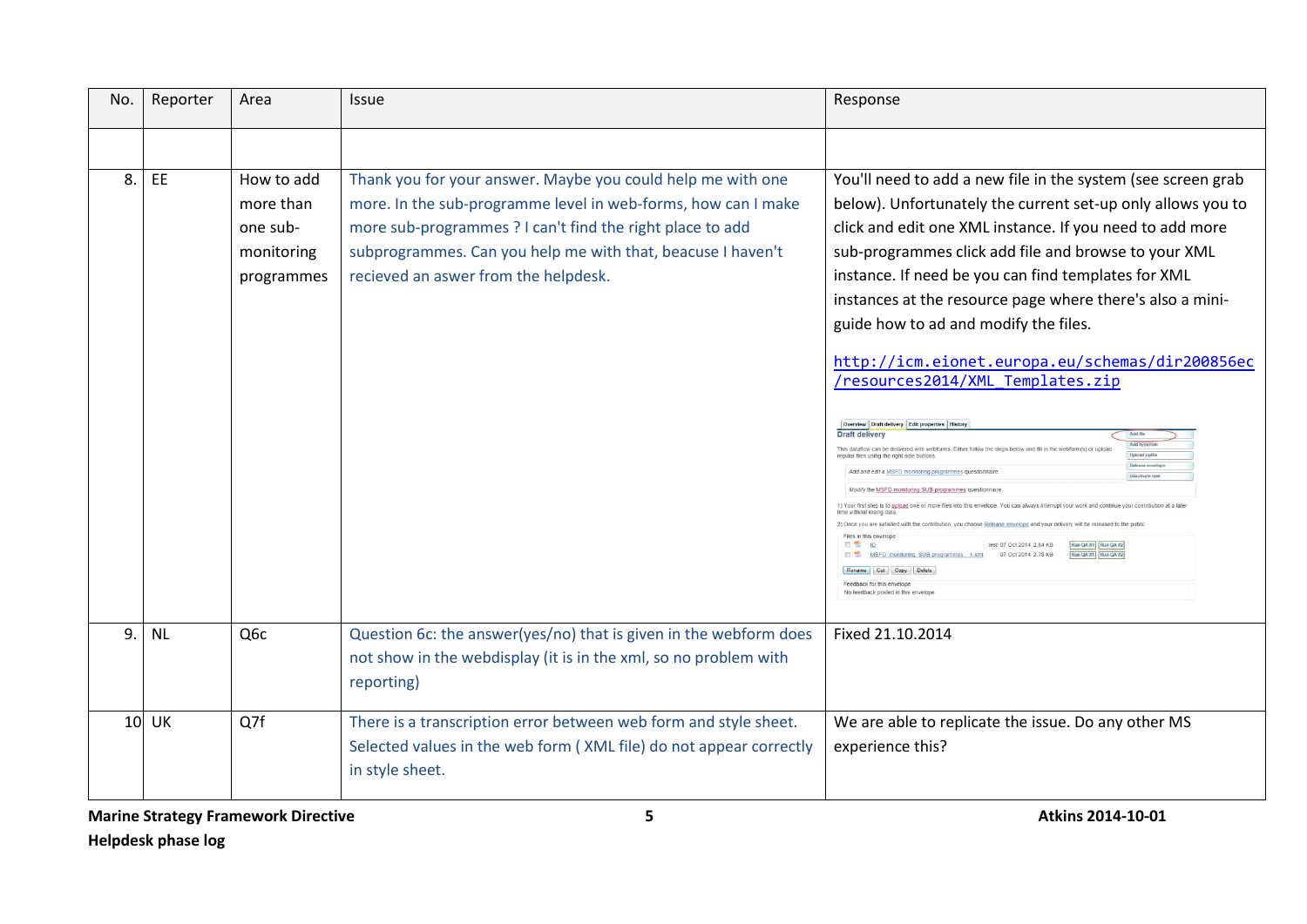| No. | Reporter | Area             | <b>Issue</b>                                                                                                                                                                                                          | Response                                                                                                                                                                                                                                                                          |
|-----|----------|------------------|-----------------------------------------------------------------------------------------------------------------------------------------------------------------------------------------------------------------------|-----------------------------------------------------------------------------------------------------------------------------------------------------------------------------------------------------------------------------------------------------------------------------------|
|     | 11 NL    | Q7e              | Sub question to 7e: Established methods for assessment: Yes or<br>no? was taken out previously (see issue id 3). As it still appears in<br>the reporting sheets it should be put in again                             | The sub question was removed from the web forms 16<br>September as a consequence of issue 3. It was then re-<br>introduced in the web forms 21/10/2014. This mean that al<br>MS's who have reported after the 16 September have not<br>had the change to report on this question. |
|     | 12 UK    | Q <sub>9</sub> b | There is a transcription error between web form and style sheet.<br>'Temperature' is ticked by default although its' not chosen in the<br>web form.                                                                   | Fixed                                                                                                                                                                                                                                                                             |
|     | $13$ UK  | Q10 <sub>b</sub> | There is a transcription error between web form and style sheet.<br>The value 'Other' was chosen and the answer was specified is:<br>Approximately every 20 years. This answer is not displayed in the<br>style sheet | Fixed                                                                                                                                                                                                                                                                             |

## <span id="page-5-0"></span>**2.Guidance documents**

| No.   Reporter | Area                                                    | <b>Issue</b>                                                                                                                                                                                                                                                                                                                                                        | Response                                                                                                                                                                                            |
|----------------|---------------------------------------------------------|---------------------------------------------------------------------------------------------------------------------------------------------------------------------------------------------------------------------------------------------------------------------------------------------------------------------------------------------------------------------|-----------------------------------------------------------------------------------------------------------------------------------------------------------------------------------------------------|
| $1.$ EE        | Content and<br>country<br>specific lists<br>for targets | 1) Question 9a - Here I have to list specific<br>elements that are monitored.<br>When monitoring let's say zooplankton, do I have to<br>list all of the species that have been monitored in<br>the past, I mean one can never know what species<br>they're going to find (regarding non-indigenous<br>species)? Or is it suitable, if I just put<br>'zooplankton' ? | From the Commission:<br>1) Zooplankton is suitable level of detail<br>here.<br>2) Just provide the relevant elements from<br>the lists of options.<br>3) 1. The targets listed are from YOUR Art 10 |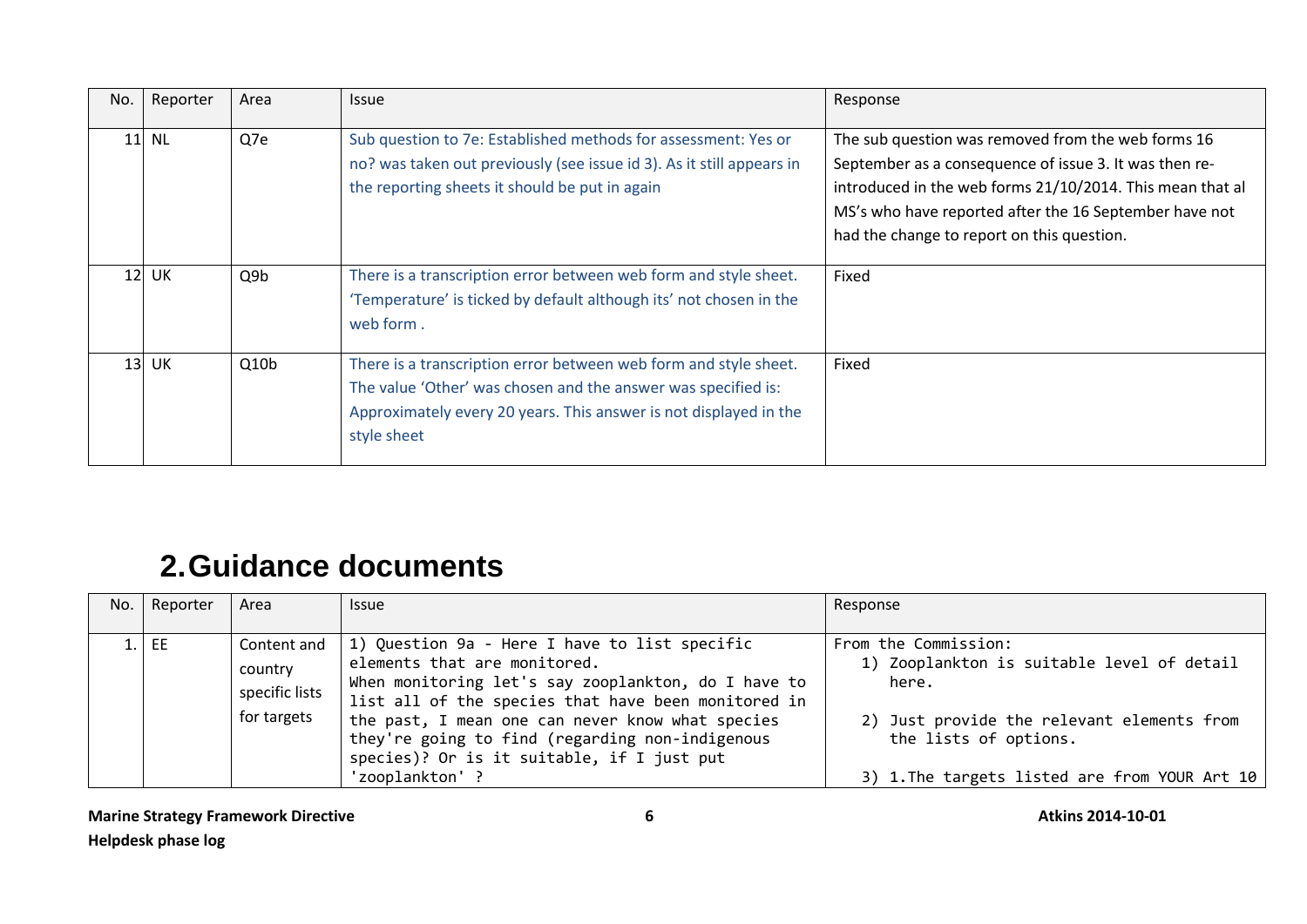| No. | Reporter | Area | Issue                                                                                                                                                                                                                                                                                                                                                                                                                                                                                                                                                                                                                                                                                                                                                                                                                                                                                                                                                                                                                                                                                                                                                                                                                                                                                                                                                                                                                                                                                          | Response                                                                                                                                                                                                                                                                                                                                                                                                                                                                                                                                                                                                                                                                      |
|-----|----------|------|------------------------------------------------------------------------------------------------------------------------------------------------------------------------------------------------------------------------------------------------------------------------------------------------------------------------------------------------------------------------------------------------------------------------------------------------------------------------------------------------------------------------------------------------------------------------------------------------------------------------------------------------------------------------------------------------------------------------------------------------------------------------------------------------------------------------------------------------------------------------------------------------------------------------------------------------------------------------------------------------------------------------------------------------------------------------------------------------------------------------------------------------------------------------------------------------------------------------------------------------------------------------------------------------------------------------------------------------------------------------------------------------------------------------------------------------------------------------------------------------|-------------------------------------------------------------------------------------------------------------------------------------------------------------------------------------------------------------------------------------------------------------------------------------------------------------------------------------------------------------------------------------------------------------------------------------------------------------------------------------------------------------------------------------------------------------------------------------------------------------------------------------------------------------------------------|
|     |          |      | 2) Question 5c - Here I can find habitat, pressure,<br>species and phys-chemical features options and all<br>of the 4 categories have a $*$ infront of them, which<br>(if I understand correctly) means, that I have to<br>fill them out. But what happens if a subprogramme<br>doesn't include all of the 4 above mentioned groups<br>? Do I just leave something empty and explain in the<br>programme level (gaps)?<br>3) Question 6a - Here we have two sub-questions:<br>1 - Select relevant environmental<br>targets - list from 1 to 29. Are these numbers in<br>accordance with the numbers in the Commission<br>assessment of reporting on art. 8, 9 and 10? I ask<br>this, because in our national report, the targets<br>are not numbered.<br>2 - Select relevant associated<br>indicator targets - list from<br>1 to 29. Answering this question, do I have to<br>choose the number/target which is in accordance with<br>the programme and has indicators with the specific<br>target(number) ?<br>4) And a broader question about targets - There are<br>many questions that require yes/no answers or free<br>text answers to issues regarding the assessment of<br>progress towards achievement of relevant targets. My<br>question is, how can I answer these kinds of<br>questions, if Estonias targets are mostly non-<br>quantitative, not time-bound and without specific<br>tresholds etc ? Should I just leave them (Q6b, Q6d)<br>empty and explain in the gaps in 6f ? | report (i.e. specific to Estonia) - the<br>numbers 1-29 should therefore relate to<br>what was reported in 2012. If the numbers<br>do not make any sense to you (as you<br>indicate) please contact the helpdesk and<br>ask where these came from. 2. Presume<br>this is a list of your art 10 indicators<br>(one per target?). Again, please clarify<br>with the help desk if these do not relate<br>to what you reported in 2012.<br>4) DC - I would use your best judgement as<br>to whether you can answer the specific<br>questions; you can use the 6f text field<br>to provide a suitable explanation (e.g.<br>if it is not possible to answer previous<br>questions). |